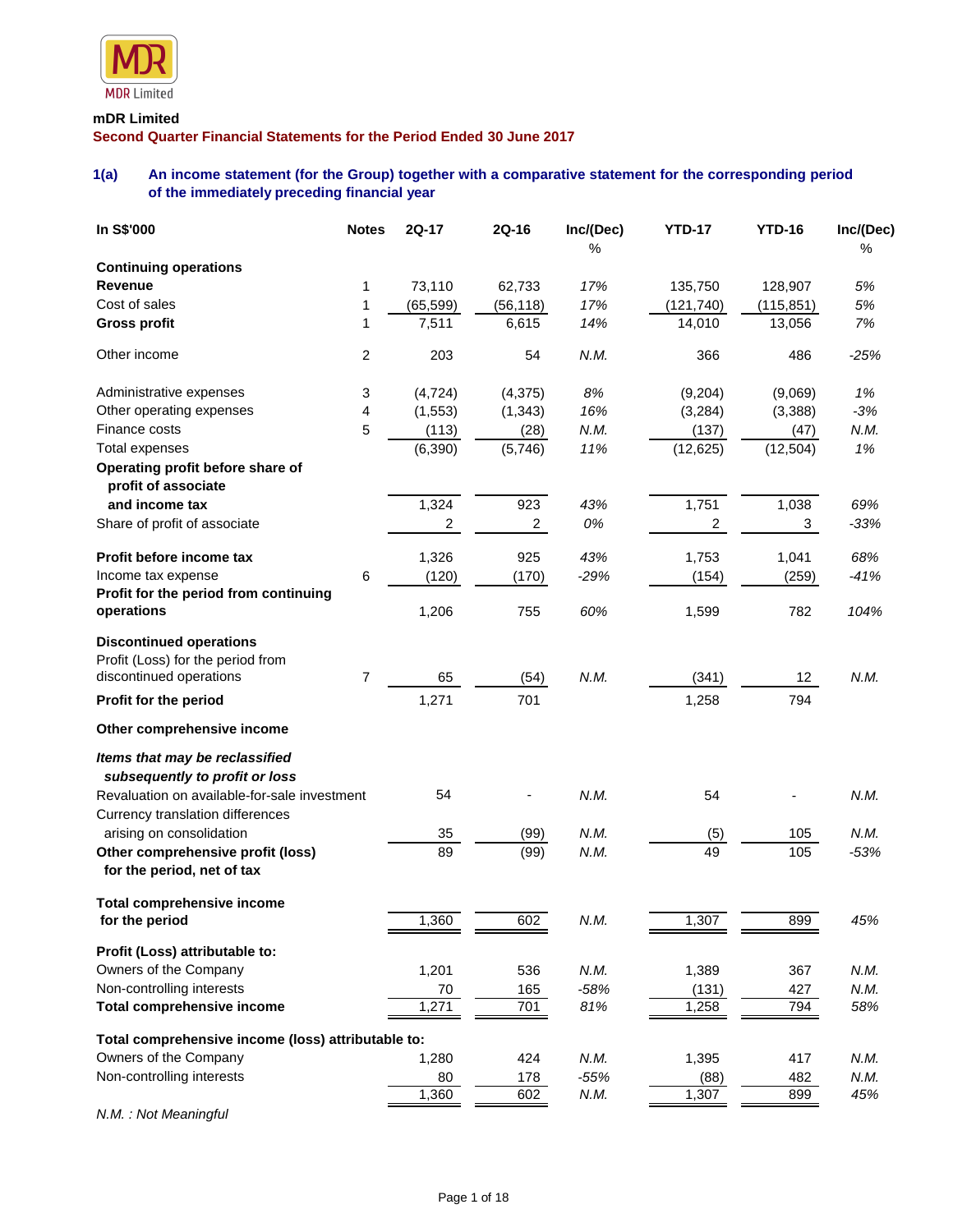#### **1(a)(i) Breakdown and explanatory notes to the income statement**

### **Note 1** Revenue, cost of sales and gross profit

The Group operates in three business segments – After Market Services (AMS), Distribution Management Solutions (DMS) and Digital Inkjet Printing for Out-Of-Home Advertising Solutions (DPAS).

The breakdown of revenue and cost of goods sold are as follows:

| In S\$'000          | 2Q-17     | 2Q-16     | <b>YTD-17</b> | <b>YTD-16</b> |
|---------------------|-----------|-----------|---------------|---------------|
| Revenue             |           |           |               |               |
| AMS                 | 6,247     | 7,529     | 14,179        | 15,017        |
| <b>DMS</b>          | 64,597    | 53,354    | 117,836       | 110,452       |
| <b>DPAS</b>         | 2,266     | 1,850     | 3,735         | 3,438         |
|                     | 73,110    | 62,733    | 135,750       | 128,907       |
| Cost of goods sold  |           |           |               |               |
| AMS                 | (4, 524)  | (5,819)   | (10, 781)     | (11, 735)     |
| <b>DMS</b>          | (59,502)  | (48,999)  | (108, 344)    | (101, 745)    |
| <b>DPAS</b>         | (1, 573)  | (1,300)   | (2,615)       | (2, 371)      |
|                     | (65, 599) | (56, 118) | (121, 740)    | (115, 851)    |
| <b>Gross profit</b> |           |           |               |               |
| AMS                 | 1,723     | 1,710     | 3,398         | 3,282         |
| <b>DMS</b>          | 5,095     | 4,355     | 9,492         | 8,707         |
| <b>DPAS</b>         | 693       | 550       | 1,120         | 1,067         |
|                     | 7,511     | 6,615     | 14,010        | 13,056        |
| GP%                 |           |           |               |               |
| AMS                 | 28%       | 23%       | 24%           | 22%           |
| <b>DMS</b>          | 8%        | 8%        | 8%            | 8%            |
| <b>DPAS</b>         | 31%       | 30%       | 30%           | 31%           |
|                     | 10%       | 11%       | 10%           | 10%           |

Gross margin for AMS increased from 23% to 28% quarter-on-quarter and from 22% to 24% year-on-year, mainly due to the change in repair mix and higher volume for out-of-warranty repair jobs.

### **Note 2** Other income consists of the following:

| In S\$'000                  | <b>2Q-17</b>   | $2Q-16$ | <b>YTD-17</b>            | YTD-16 |
|-----------------------------|----------------|---------|--------------------------|--------|
| Interest income             | 106            | 39      | 138                      | 85     |
| Dividend income             | 67             |         | 67                       |        |
| Rental income               | $\blacksquare$ |         | $\overline{\phantom{0}}$ | 6      |
| Bad debts recovered - trade | ٠              | 12      | $\overline{\phantom{a}}$ | 12     |
| Wage credit                 | -              |         | 121                      | 314    |
| Others                      | 30             | 3       | 40                       | 69     |
|                             | 203            | 54      | 366                      | 486    |

### **Note 3** Administrative expenses

The administrative expenses comprise mainly staff cost.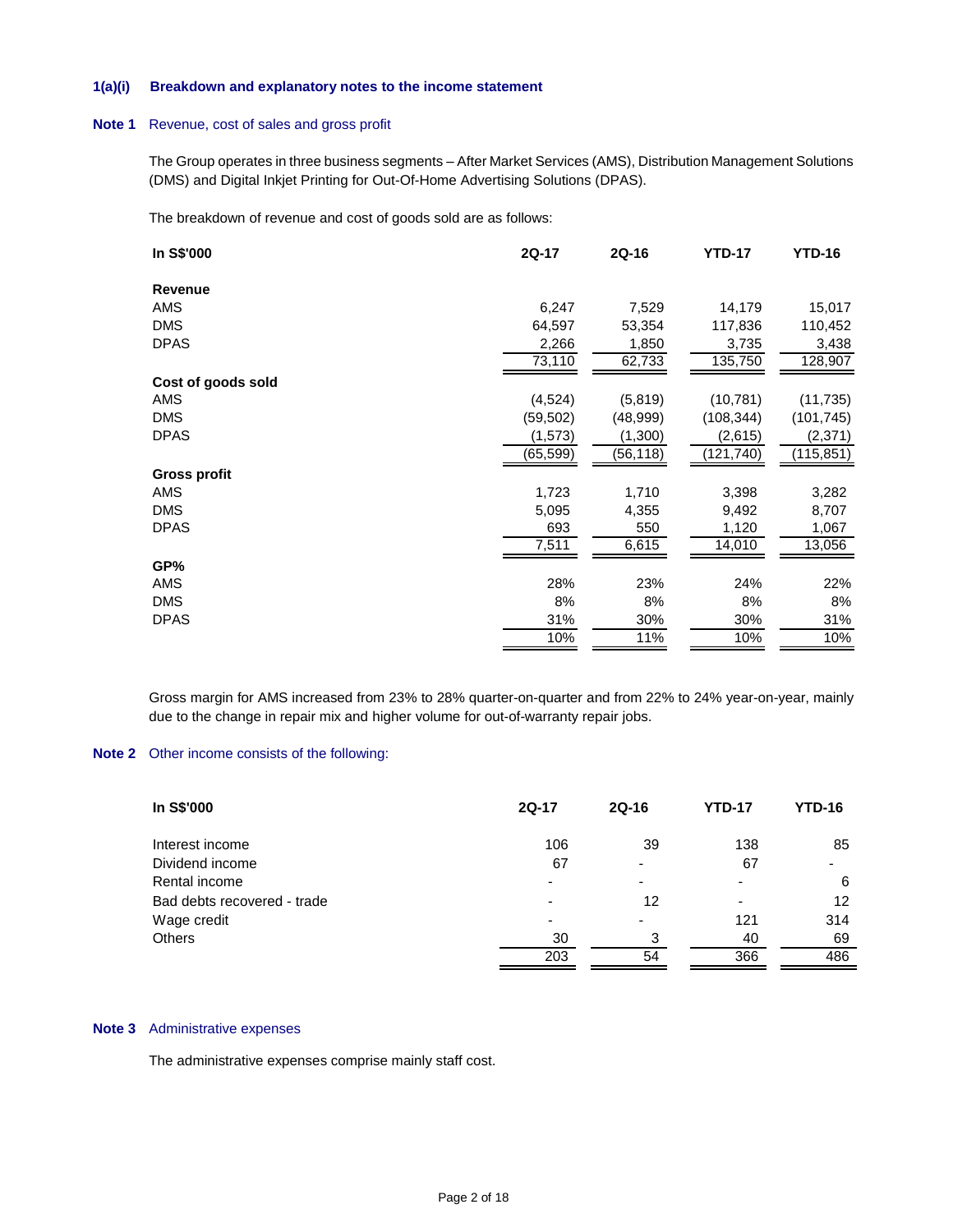| In S\$'000                            | $2Q-17$ | $2Q-16$ | <b>YTD-17</b> | <b>YTD-16</b> |
|---------------------------------------|---------|---------|---------------|---------------|
| <b>Staff Cost</b>                     |         |         |               |               |
| AMS                                   | 1,172   | 1,194   | 2,379         | 2,507         |
| <b>DMS</b>                            | 1,933   | 1,788   | 3,767         | 3,673         |
| <b>DPAS</b>                           | 208     | 185     | 410           | 362           |
| Management and HQ support staff costs |         |         |               |               |
| (including Directors' fees)           | 670     | 591     | 1,209         | 1,120         |
|                                       | 3,983   | 3,758   | 7,765         | 7,662         |

DMS recorded an increase of 21% in sales in 2Q-17 compared to 2Q-16; as such the staff costs increased by 8%, mainly from higher sales commission.

# **Note 4** Other operating expenses

Other operating expenses consist of the following:

| In S\$'000                                    | $2Q-17$ | $2Q-16$ | <b>YTD-17</b> | <b>YTD-16</b> |
|-----------------------------------------------|---------|---------|---------------|---------------|
| Rental expenses                               | 1.245   | 1.199   | 2.495         | 2,482         |
| Depreciation expenses                         | 181     | 64      | 355           | 378           |
| Plant and equipment written off               | 2       | 12      | 2             | 69            |
| Gain on disposal of plant and equipment       | (22)    | (10)    | (47)          | (6)           |
| Reversal of impairment on plant and equipment |         | (1)     | -             | (1)           |
| Allowance for doubtful trade receivables      | 15      |         | 14            |               |
| Bad debts written off - trade                 | 2       |         | 2             |               |
| Allowance for inventories                     | 123     | 68      | 245           | 189           |
| Foreign exchange loss                         |         | 11      | 218           | 277           |
|                                               | 1,553   | 1.343   | 3.284         | 3.388         |

Lower allowance for inventories in 2Q-16 was mainly due to the reversal of stock provision made against its inventory.

# **Note 5** Finance costs

Finance cost comprises interests on finance leases and bank borrowings.

#### **Note 6** Income tax expense

The tax provision is calculated for profitable subsidiaries.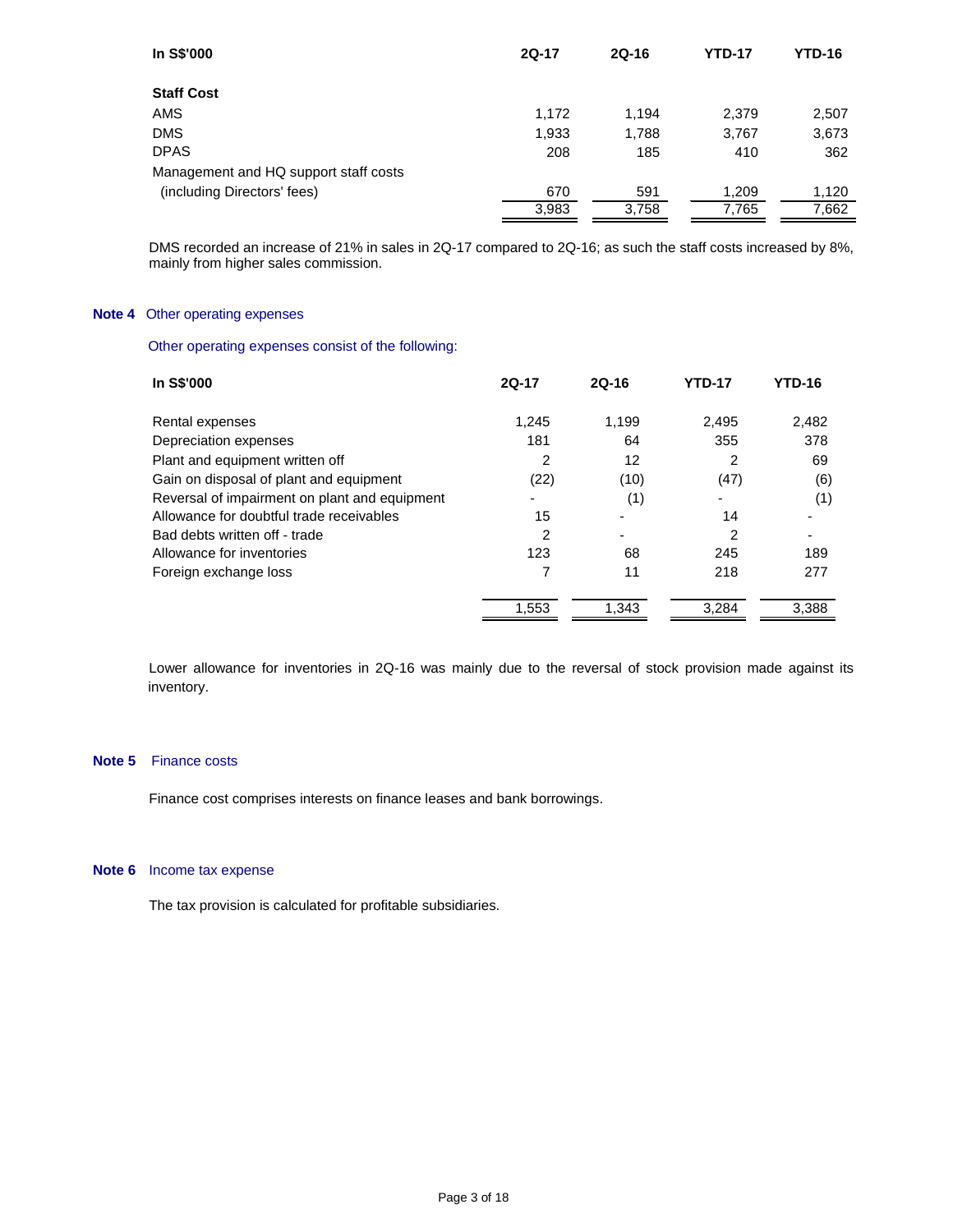# **Note 7** Income statement for discontinued operations

| In S\$'000                        | 2Q-17          | <b>2Q-16</b> | <b>YTD-17</b> | <b>YTD-16</b>     |
|-----------------------------------|----------------|--------------|---------------|-------------------|
| Revenue                           | $\overline{7}$ | 13,252       | 10,246        | 23,088            |
| Cost of sales                     | (10)           | (12,869)     | (9,936)       | (22,311)          |
| Gross (loss) profit               | (3)            | 383          | 310           | 777               |
| Other operating income            | 9              | 7            | 9             |                   |
| Administrative expenses           | (4)            | (454)        | (378)         | (884)             |
| Other operating expenses          | 63             | 10           | (282)         | 112               |
| Profit (Loss) before income tax   | 65             | (54)         | (341)         | 12 <sup>2</sup>   |
| Income tax expense                |                |              |               |                   |
| Profit (Loss) for the period from |                |              |               |                   |
| discontinued operations           | 65             | (54)         | (341)         | 12                |
| Profit (Loss) attributable to:    |                |              |               |                   |
| Owners of the Company             | 3              | (154)        | (189)         | (332)             |
| Non-controlling interests         | 62             | 100          | (152)         | 344               |
|                                   | 65             | (54)         | (341)         | $12 \overline{ }$ |

The comparative figures have been re-presented to report separately profit and loss items for continuing and discontinued operations.

Discontinued operations relate to operations in Myanmar inclusive of MDR Myanmar Co., Ltd, Golden Myanmar Sea Co., Ltd, Pixio Myanmar Co., Ltd and MDR Golden Myanmar Sea Co., Ltd, with the latter 2 entities having ceased their business operations in March 2017.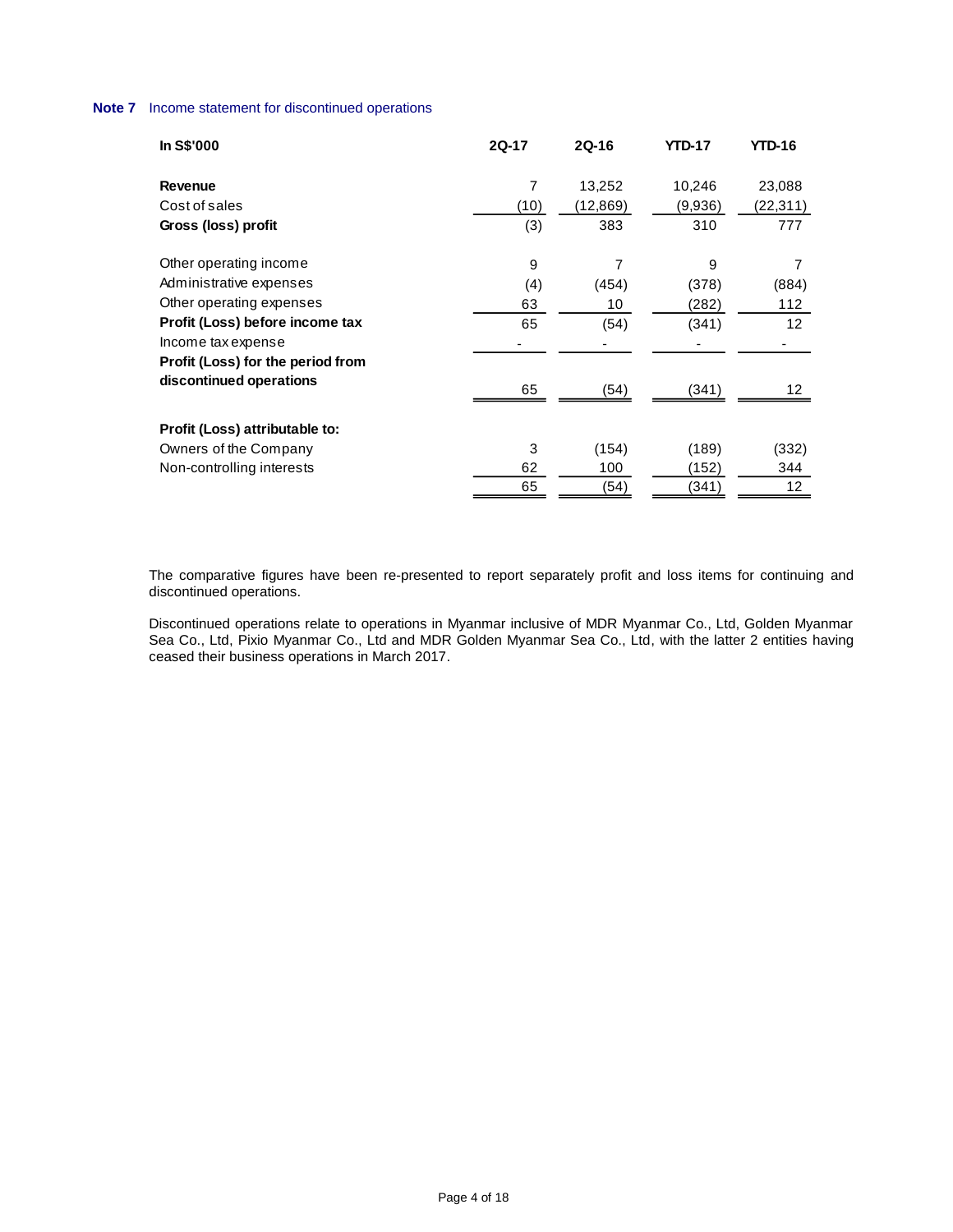# **1(b)(i) Statement of financial position (for the issuer and Group), together with a comparative statement as at the end of the immediately preceding financial year**

|                                      |                |           | Group     |                | Company   |  |
|--------------------------------------|----------------|-----------|-----------|----------------|-----------|--|
| In S\$'000                           | <b>Notes</b>   | 30-Jun-17 | 31-Dec-16 | 30-Jun-17      | 31-Dec-16 |  |
| <b>ASSETS</b>                        |                |           |           |                |           |  |
| <b>Current assets</b>                |                |           |           |                |           |  |
| Cash and bank balances               |                | 19,935    | 30,817    | 10,097         | 22,090    |  |
| Trade receivables                    | 1              | 13,408    | 20,867    | 2,399          | 3,554     |  |
| Other receivables and prepayments    | $\overline{c}$ | 9,278     | 5,401     | 18,102         | 14,119    |  |
| Inventories                          | 3              | 22,075    | 20,232    | 1,541          | 2,092     |  |
| <b>Total current assets</b>          |                | 64,696    | 77,317    | 32,139         | 41,855    |  |
| <b>Non-current assets</b>            |                |           |           |                |           |  |
| Investment in subsidiaries           |                |           |           | 20,835         | 20,835    |  |
| Investment in an associate           |                | 16        | 14        |                |           |  |
| Plant and equipment                  | 4              | 10,190    | 4,271     | 356            | 391       |  |
| Goodwill                             |                | 2,798     | 2,798     |                |           |  |
| Available for sale investments       | 5              | 11,348    |           | 11,348         |           |  |
| Prepayments                          | $\overline{2}$ |           | 839       |                |           |  |
| <b>Total non-current assets</b>      |                | 24,352    | 7,922     | 32,539         | 21,226    |  |
| <b>Total assets</b>                  |                | 89,048    | 85,239    | 64,678         | 63,081    |  |
| <b>Current liabilities</b>           |                |           |           |                |           |  |
| <b>Bank loans</b>                    | 6              | 1,350     |           |                |           |  |
| Trade payables                       | 7              | 8,508     | 13,572    | 1,605          | 2,888     |  |
| Other payables                       | 8              | 10,006    | 7,341     | 4,601          | 947       |  |
| Current portion of finance leases    |                | 533       | 570       | 86             | 83        |  |
| Income tax payable                   |                | 90        | 7         |                |           |  |
| <b>Total current liabilities</b>     |                | 20,487    | 21,490    | 6,292          | 3,918     |  |
|                                      |                |           |           |                |           |  |
| <b>Non-current liabilities</b>       |                |           |           |                |           |  |
| <b>Bank loans</b>                    | 6              | 5,059     |           |                |           |  |
| Finance leases                       |                | 737       | 991       | 7              | 50        |  |
| Deferred tax liabilities             |                | 118       | 118       |                |           |  |
| <b>Total non-current liabilities</b> |                | 5,914     | 1,109     | $\overline{7}$ | 50        |  |
| Capital, reserves and                |                |           |           |                |           |  |
| non-controlling interests            |                |           |           |                |           |  |
| Share capital                        |                | 153,652   | 153,652   | 153,652        | 153,652   |  |
| Capital reserve                      |                | (859)     | (859)     | 22             | 22        |  |
| Investment revaluation reserve       |                | 54        |           | 54             |           |  |
| Share options reserve                |                | 155       | 311       | 155            | 311       |  |
| Foreign currency translation reserve |                | (873)     | (825)     |                |           |  |
| <b>Accumulated losses</b>            |                | (87, 688) | (87, 933) | (95, 504)      | (94, 872) |  |
| Equity attributable to owners of     |                |           |           |                |           |  |
| the Company                          |                | 64,441    | 64,346    | 58,379         | 59,113    |  |
| Non-controlling interests            |                | (1,794)   | (1,706)   |                |           |  |
| <b>Total equity</b>                  |                | 62,647    | 62,640    | 58,379         | 59,113    |  |
| <b>Total liabilities and equity</b>  |                | 89,048    | 85,239    | 64,678         | 63,081    |  |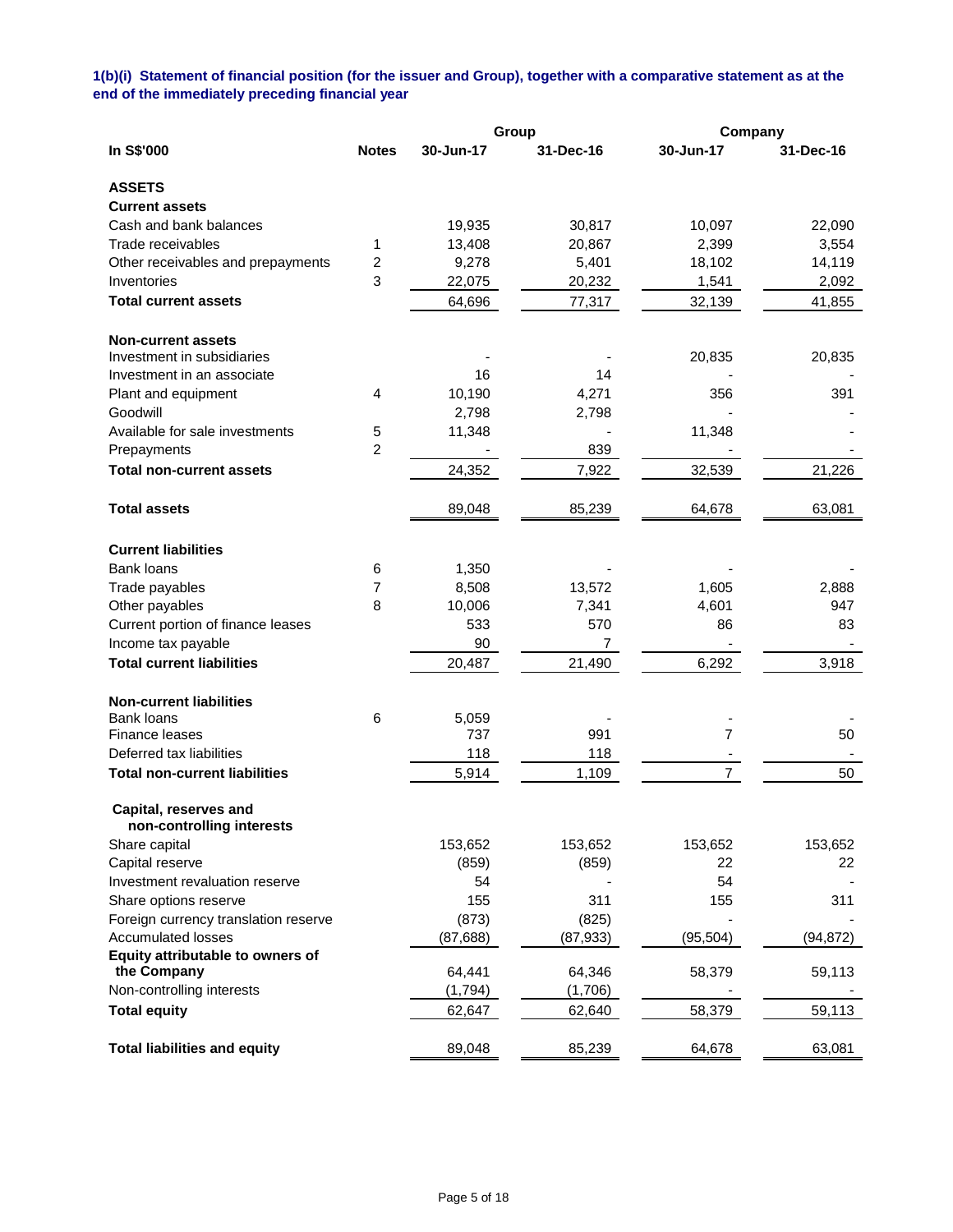#### **Notes**

# **1 Trade receivables**

The Group's trade receivables turnover as at 30 June 2017 is 21 days (31 December 2016: 22 days).

# **2 Other receivables and prepayments**

The Group's other receivables and prepayments consist mainly of the following:

| <b>S\$'000</b>                                      | 30-Jun-17 | 31-Dec-16 |
|-----------------------------------------------------|-----------|-----------|
| Rental deposits                                     | 1.461     | 1.413     |
| Other receivables                                   | 6.929     | 2.758     |
| Prepayments - current                               | 258       | 776       |
| Prepayments - non-current                           |           | 258       |
| Deposits for the purchase of property – non-current |           | 581       |

Other receivables of \$6.9 million as at 30 June 2017 comprised mainly of \$1.0 million to be received from principals in relation to sell through, advertising and promotion support and \$5.0 million loan to a third party.

Prepayments of \$0.3 million as at 30 June 2017 comprised mainly of deposits for the purchase of raw materials and equipment spare parts, prepayment of maintenance contract for equipment and for the last 2 months equipment hire purchase instalments, of \$0.2 million for DPAS operation.

### **3 Inventories**

The Group's inventory turnover for the quarter ended 30 June 2017 is 29 days (31 December 2016: 24 days).

Group inventories as at 30 June 2017 stood at \$22.1 million (31 December 2016: \$20.2 million) with the increase in inventory holding mainly due to the purchase of prepaid cards towards period end to meet market demand.

### **4 Plant and equipment**

The increase in plant and equipment was mainly attributable to the purchase of property in Malaysia for DPAS operations.

### **5 Available for sale investments**

Available-for-sale investments pertain to the investment in marketable securities during the period.

### **6 Bank loans**

Bank loans comprised mainly of new bank loans secured during the period for the financing of new property in Malaysia for DPAS operations.

# **7 Trade payables**

The Group's trade payables turnover as at 30 June 2017 is 15 days (31 December 2016: 15 days).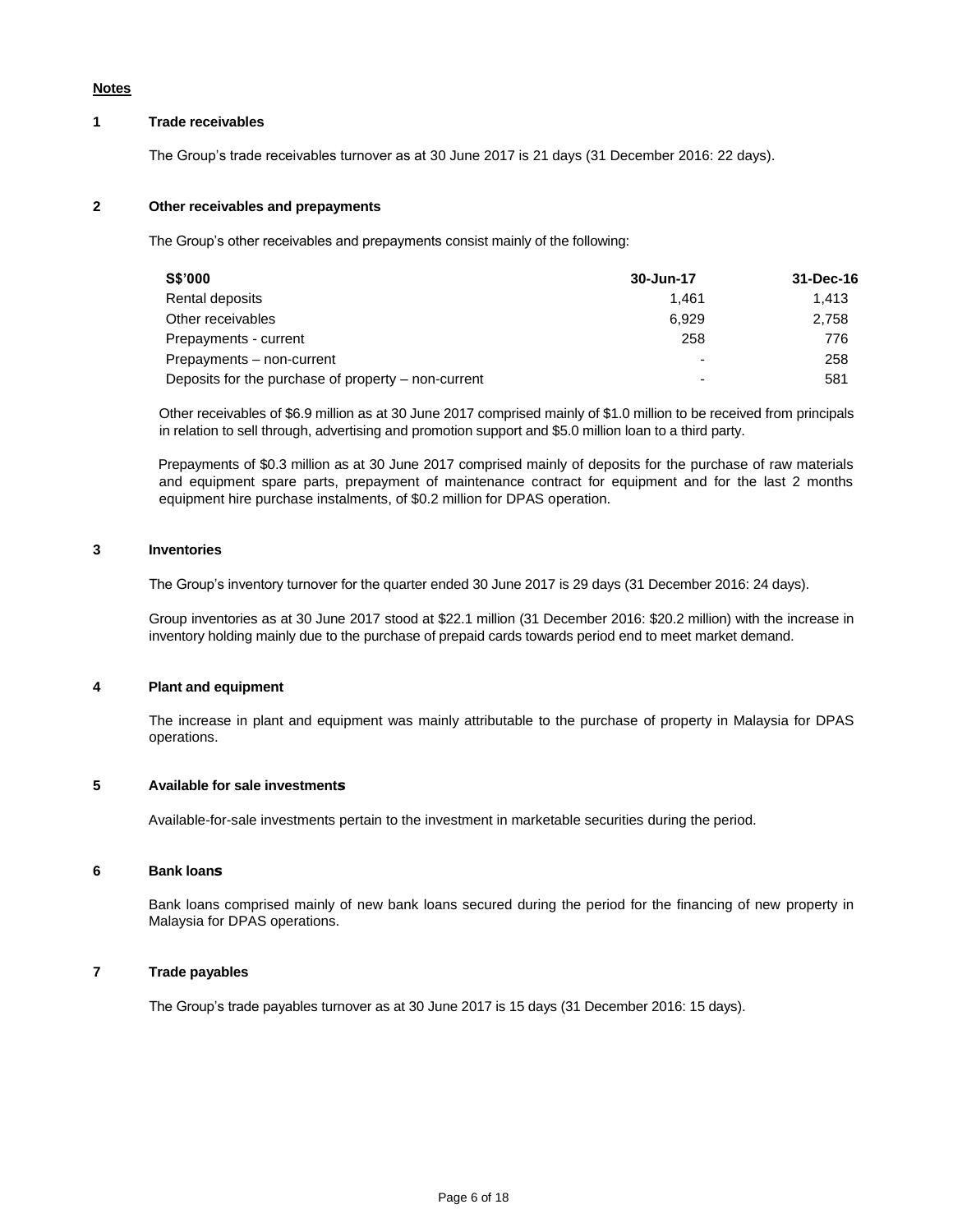# **8 Other payables**

The Group's other payables consist of the following:

| <b>S\$'000</b>                                                | 30-June-17 | 31-Dec-16 |
|---------------------------------------------------------------|------------|-----------|
| Advertising, promotion and sell through funds from principals | 1.201      | 1.485     |
| Accrued staff costs                                           | 1.146      | 1.169     |
| Other accrued operating expenses                              | 891        | 981       |

# **1(b)(ii) Aggregate amount of Group's borrowings and debt securities**

# **Amount repayable in one year or less, or on demand**

| As at 30-June-17    |                       | As at 31-Dec-16     |                       |  |
|---------------------|-----------------------|---------------------|-----------------------|--|
| Secured<br>(\$'000) | Unsecured<br>(\$'000) | Secured<br>(\$'000) | Unsecured<br>(\$'000) |  |
| 1.883               | -                     | 570                 | -                     |  |

### **Amount repayable after one year**

| As at 30-June-17                                    |   |                     | As at 31-Dec-16          |
|-----------------------------------------------------|---|---------------------|--------------------------|
| <b>Secured</b><br>Unsecured<br>(\$'000)<br>(\$'000) |   | Secured<br>(\$'000) | Unsecured<br>'\$'000     |
| 5.796                                               | - | 991                 | $\overline{\phantom{0}}$ |

# **Details of collateral**

The secured borrowings comprise of outstanding finance lease of \$1.3 million on certain motor vehicles and machinery, and bank loan of \$6.4 million secured against fixed deposits and an open legal mortgage over a commercial property in Malaysia.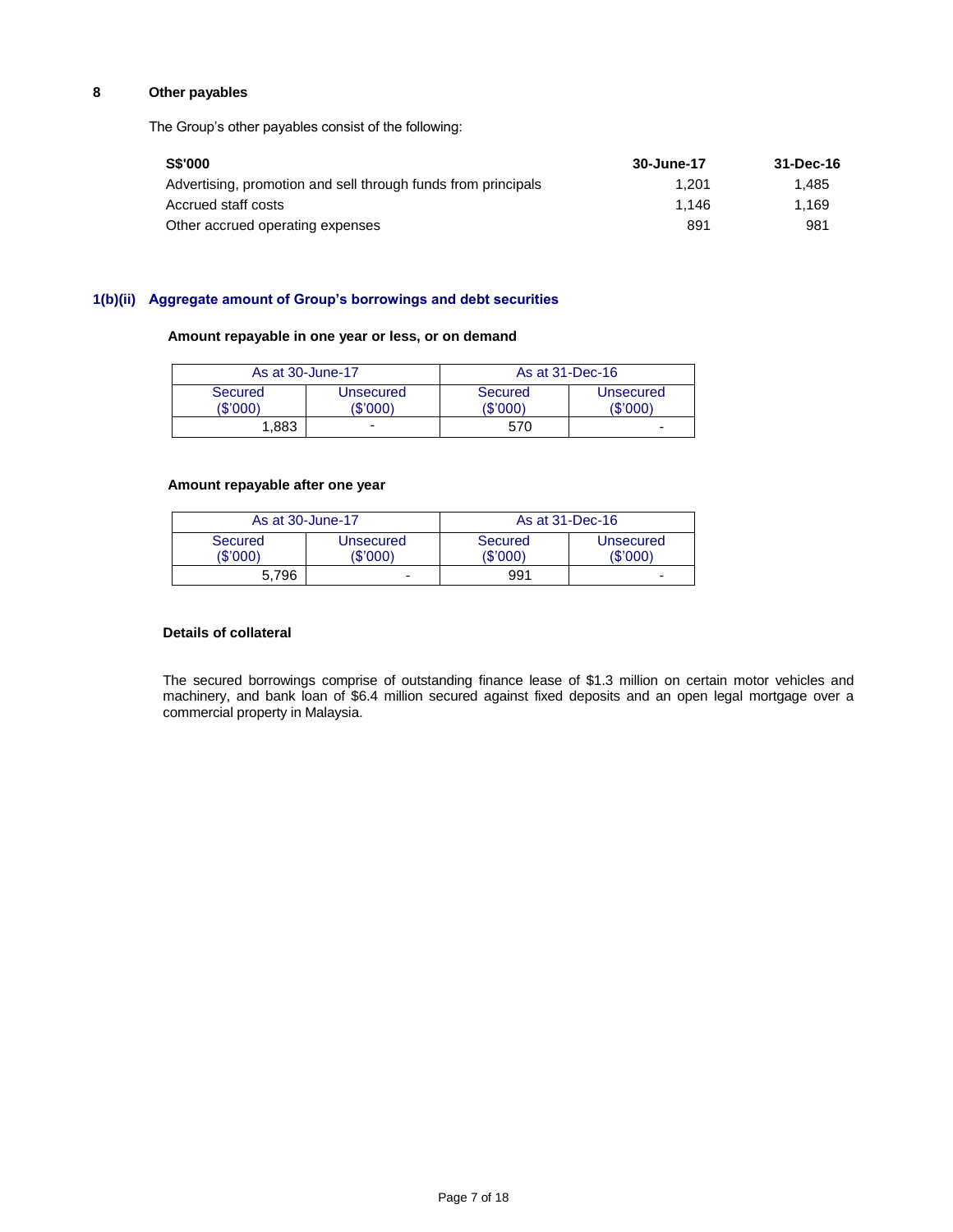# **1(c) A statement of cash flows (for the Group), together with a comparative statement for the corresponding period of the immediately preceding financial year**

| In S\$'000                                                   | 2Q-17          | 2Q-16    | <b>YTD-17</b> | <b>YTD-16</b>   |
|--------------------------------------------------------------|----------------|----------|---------------|-----------------|
| <b>Operating activities</b>                                  |                |          |               |                 |
| Profit before income tax from continuing operations          | 1,326          | 925      | 1,753         | 1,041           |
|                                                              |                |          |               |                 |
| Profit (Loss) before income tax from discontinued operations | 65             | (54)     | (341)         | 12 <sup>°</sup> |
|                                                              | 1,391          | 871      | 1,412         | 1,053           |
|                                                              |                |          |               |                 |
| Adjustments for:                                             |                |          |               |                 |
| Depreciation expenses                                        | 350            | 422      | 733           | 809             |
| Interest expenses                                            | 113            | 28       | 137           | 47              |
| Interest income                                              | (106)          | (39)     | (138)         | (85)            |
| Gain on disposal of plant and equipment                      | (54)           | (13)     | (121)         | (9)             |
| Plant and equipment written off                              | 12             | 12       | 68            | 69              |
| Provision for shop closure costs                             | $\overline{7}$ |          | 205           |                 |
| Allowance for inventories                                    | 127            | 75       | 229           | 201             |
| Reversal of impairment on plant and equipment                |                | (1)      |               | (1)             |
| (Reversal of) allowance for doubtful trade receivables       | (44)           |          | 37            |                 |
| Bad debts written off - trade                                | 2              |          | 2             |                 |
| Share of profit of an associate                              | (2)            | (2)      | (2)           | (3)             |
| Net foreign exchange (gain) loss                             | 30             | (96)     | 114           | 95              |
| Operating cash flows before movements                        |                |          |               |                 |
| in working capital                                           | 1,826          | 1,257    | 2,676         | 2,176           |
| Trade receivables                                            | 1,425          | 630      | 7,420         | 1,555           |
| Other receivables and prepayments                            | 288            | (126)    | 693           | (246)           |
| Inventories                                                  | (3,771)        | 979      | (2,072)       | (3,753)         |
| Trade payables                                               | (859)          | (3, 493) | (5,064)       | 1,219           |
| Other payables                                               | 2,491          | 521      | 2,468         | (595)           |
| Cash (used in) generated from operations                     | 1,400          | (232)    | 6,121         | 356             |
| Income tax (paid) refund                                     | (16)           | (133)    | 359           | 73              |
| Interest received                                            | 106            | 39       | 138           | 85              |
| Net cash generated from (used in) operating activities       | 1,490          | (326)    | 6,618         | 514             |
|                                                              |                |          |               |                 |
| <b>Investing activities</b>                                  |                |          |               |                 |
| Proceeds from disposal of plant and equipment                | 228            | 44       | 622           | 53              |
| Purchase of plant and equipment (Note A)                     | (649)          | (328)    | (6, 424)      | (463)           |
| Purchase of available-for-sale investment                    | (11, 294)      |          | (11, 294)     |                 |
| Net cash used in investing activities                        | (11, 715)      | (284)    | (17,096)      | (410)           |
| <b>Financing activities</b>                                  |                |          |               |                 |
| Interest paid                                                | (113)          | (28)     | (137)         | (47)            |
| Repayment of obligations under finance leases                | (142)          | (128)    | (282)         | (232)           |
| Dividends paid to shareholders                               | (1,300)        | (1,000)  | (1,300)       | (1,000)         |
| Cash pledge                                                  |                |          | (1,400)       |                 |
| Loan to a third party                                        | (5,000)        |          | (5,000)       |                 |
| Repayment of bank borrowings                                 | (1, 125)       |          | (1, 169)      |                 |
| Proceeds from bank borrowings                                | 1,800          |          | 7,484         |                 |
| Net cash used in financing activities                        | (5,880)        | (1, 156) | (1, 804)      | (1, 279)        |
|                                                              |                |          |               |                 |
| Net decrease in cash and cash equivalents                    | (16, 105)      | (1,766)  | (12, 282)     | (1, 175)        |
| Cash and cash equivalents at beginning of period             | 34,601         | 31,400   | 30,778        | 30,809          |
| Cash and cash equivalents at end of period                   | 18,496         | 29,634   | 18,496        | 29,634          |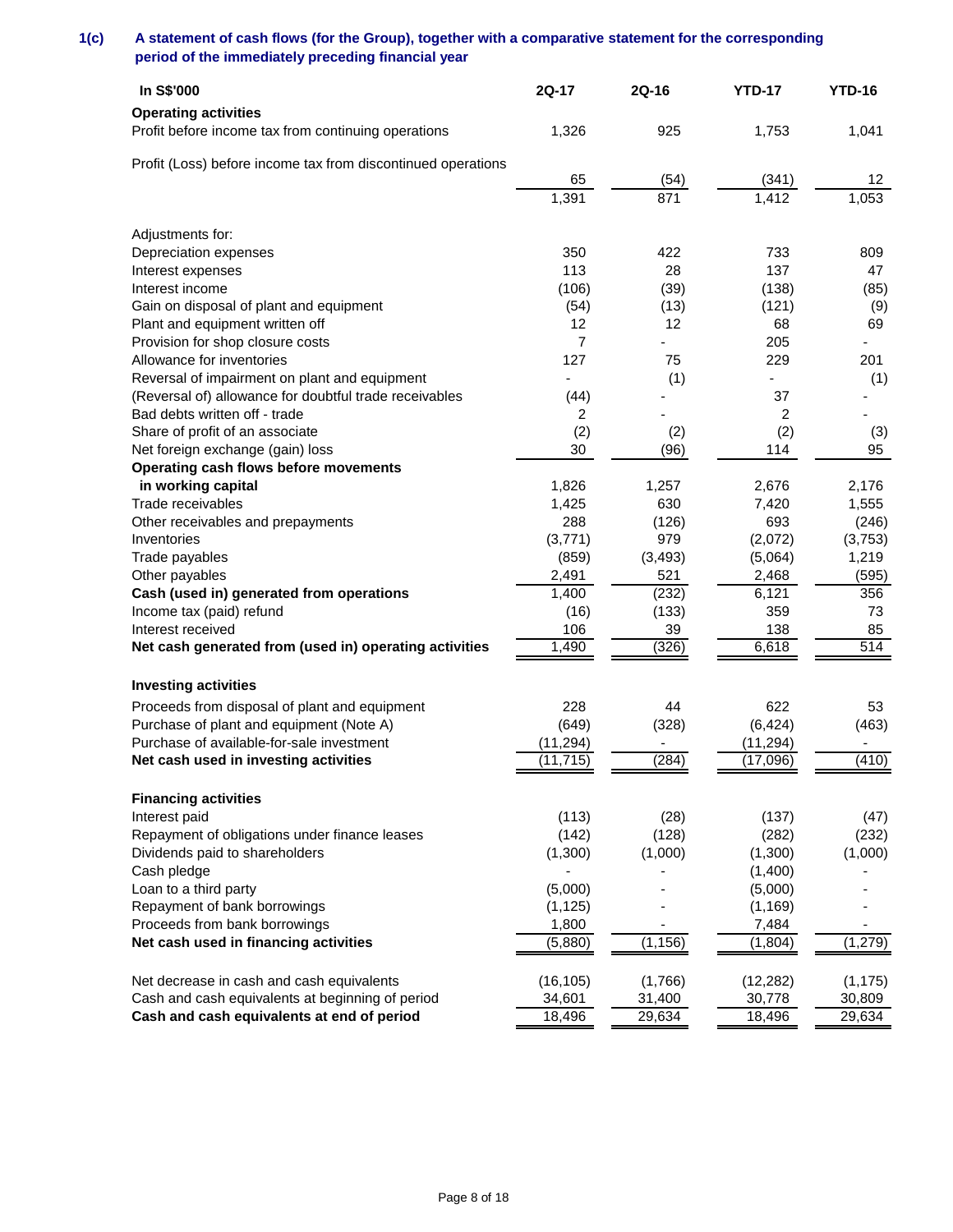# **Notes**

# **A. Purchase of plant and equipment:**

In 2Q-17, the Group acquired plant and equipment with an aggregate cost of \$649,000 (2Q-16: \$ 1,153,000) of which \$Nil (2016: \$825,000) was acquired under finance lease arrangements.

In YTD-17, the Group acquired plant and equipment with an aggregate cost of \$6,424,000 (YTD-16: \$1,288,000) of which \$Nil (2016: \$825,000) was acquired under finance lease arrangements.

# **B. Cash and cash equivalents at end of period comprise of:**

| In S\$'000                 | <b>2Q-17</b>      | 2Q-16          |
|----------------------------|-------------------|----------------|
| Cash<br>Less: Cash pledged | 19.935<br>(1,439) | 29.674<br>(40) |
| Cash and cash equivalents  | 18,496            | 29,634         |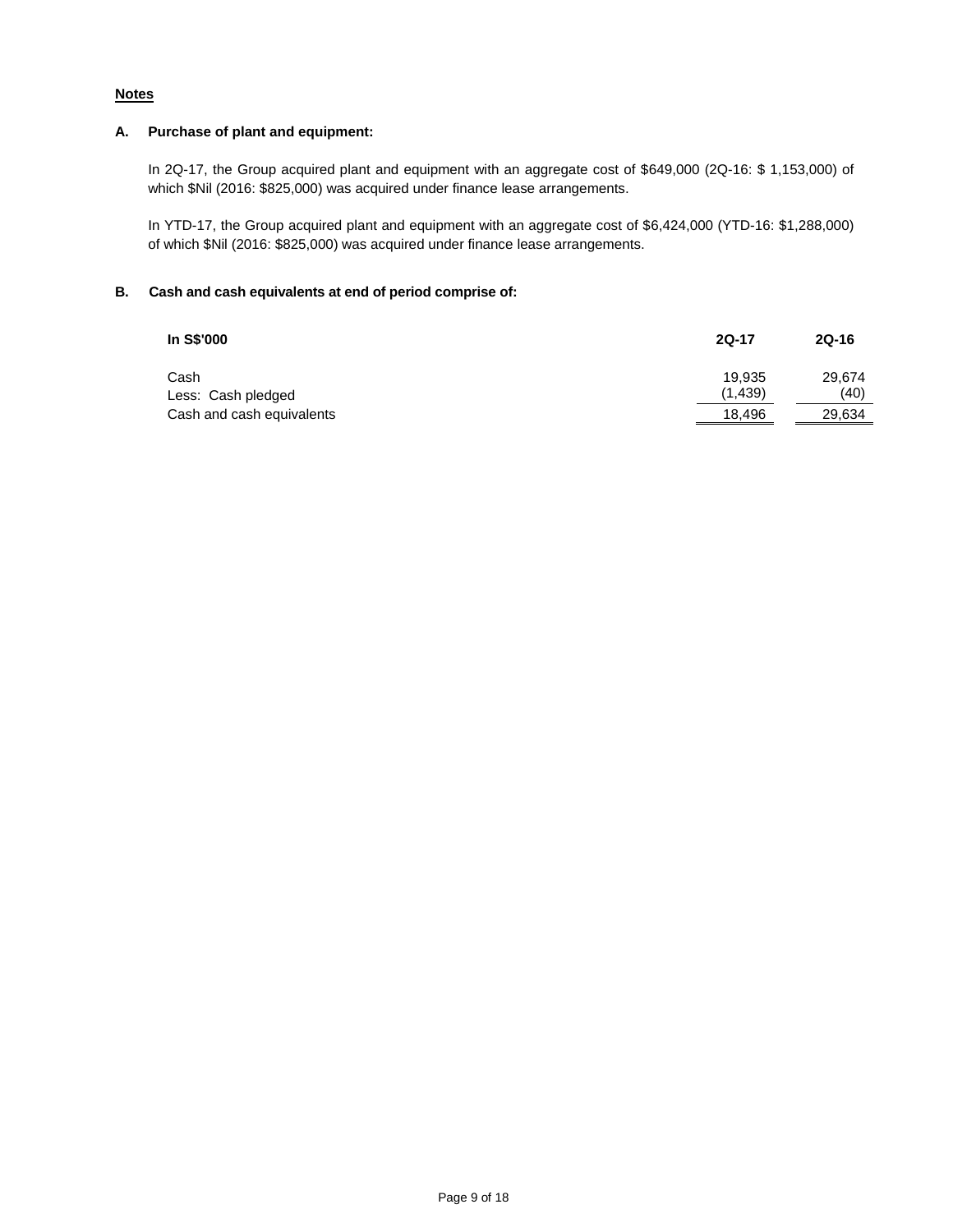**1(d)(i) A statement (for the issuer and Group) showing either (i) all changes in equity or (ii) changes in equity other than those arising from capitalisation issues and distributions to shareholders, together with a comparative statement for the corresponding period of the immediately preceding financial year**

|                                                         | <b>Share</b> | Capital | Investment<br>revaluation | <b>Share</b><br>options | Currency<br>translation | <b>Accumulated</b> | <b>Attributable</b><br>to equity holders | Non-controlling |              |
|---------------------------------------------------------|--------------|---------|---------------------------|-------------------------|-------------------------|--------------------|------------------------------------------|-----------------|--------------|
| <b>In S\$'000</b>                                       | capital      | reserve | reserve                   | reserve                 | reserve                 | <b>losses</b>      | of the Company                           | interests       | <b>Total</b> |
| Group                                                   |              |         |                           |                         |                         |                    |                                          |                 |              |
| Balance as at 1 January 2017                            | 153,652      | (859)   |                           | 311                     | (825)                   | (87,933)           | 64,346                                   | (1,706)         | 62,640       |
| Total comprehensive income (loss) for the period        |              |         |                           |                         |                         |                    |                                          |                 |              |
| Profit (Loss) for the period                            |              |         |                           |                         |                         | 188                | 188                                      | (201)           | (13)         |
| Other comprehensive (loss) income for the period        |              |         |                           |                         | (73)                    |                    | (73)                                     | 33              | (40)         |
| <b>Total</b>                                            |              |         |                           |                         | (73)                    | 188                | 115                                      | (168)           | (53)         |
| Transactions with owners, recognised directly in equity |              |         |                           |                         |                         |                    |                                          |                 |              |
| Transfer between reserves upon expiry of share option   |              |         |                           | (21)                    |                         | 21                 |                                          |                 |              |
| Total                                                   |              |         |                           | (21)                    |                         | 21                 |                                          |                 |              |
| Balance as at 31 March 2017                             | 153,652      | (859)   |                           | 290                     | (898)                   | (87, 724)          | 64,461                                   | (1,874)         | 62,587       |
| Total comprehensive income for the period               |              |         |                           |                         |                         |                    |                                          |                 |              |
| Profit for the period                                   |              |         |                           |                         |                         | 1,201              | 1,201                                    | 70              | 1,271        |
| Other comprehensive income for the period               |              |         | 54                        |                         | 25                      |                    | 79                                       | 10              | 89           |
| <b>Total</b>                                            |              |         | 54                        |                         | 25                      | 1,201              | 1,280                                    | 80              | 1,360        |
| Transactions with owners, recognised directly in equity |              |         |                           |                         |                         |                    |                                          |                 |              |
| <b>Dividends</b>                                        |              |         |                           |                         |                         | (1,300)            | (1,300)                                  |                 | (1,300)      |
| Transfer between reserves upon expiry of share option   |              |         |                           | (135)                   |                         | 135                |                                          |                 |              |
| Total                                                   |              |         |                           | (135)                   | $\blacksquare$          | (1, 165)           | (1,300)                                  |                 | (1,300)      |
| Balance as at 30 June 2017                              | 153,652      | (859)   | 54                        | 155                     | (873)                   | (87, 688)          | 64,441                                   | (1,794)         | 62,647       |
|                                                         |              |         |                           |                         |                         |                    |                                          |                 |              |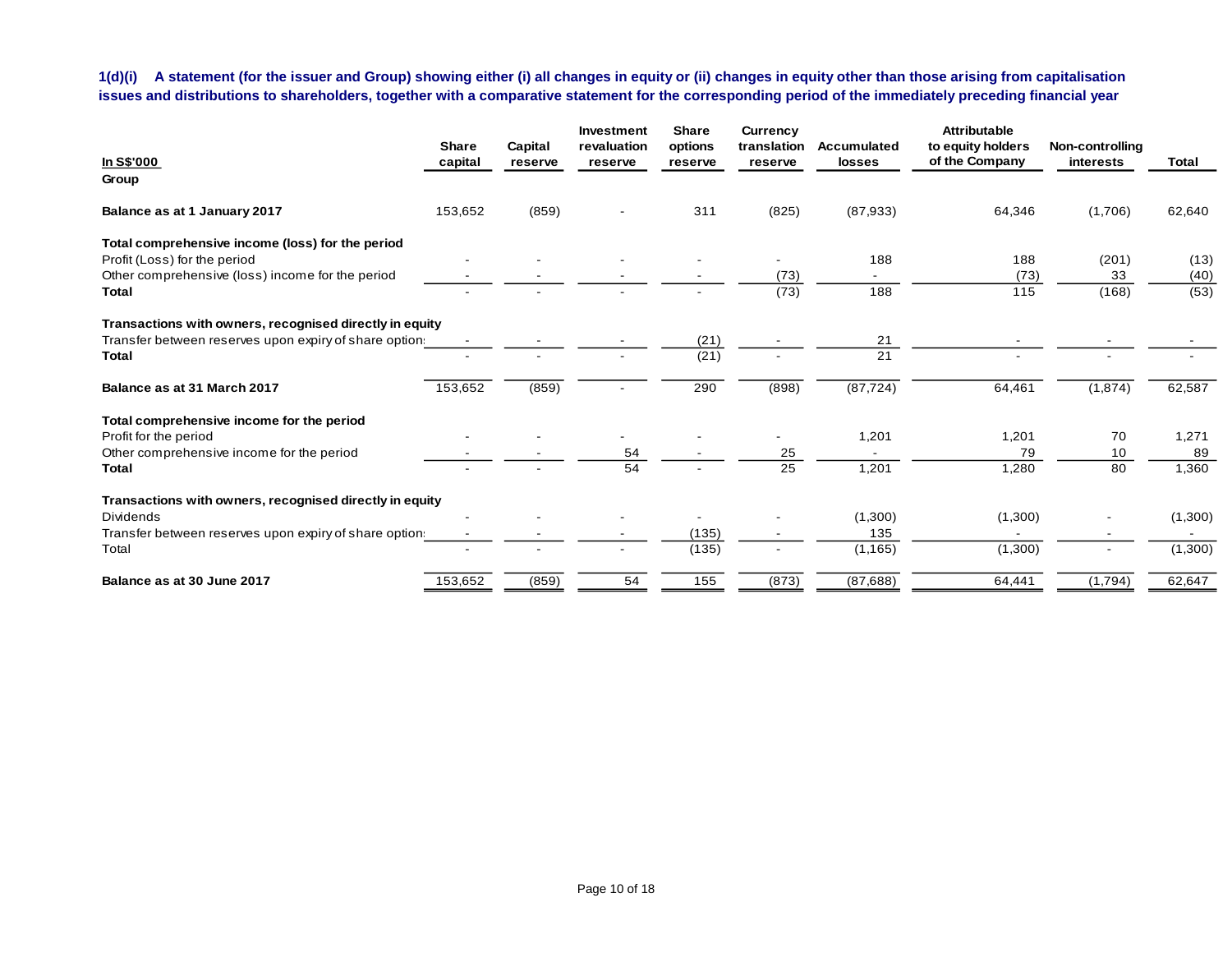|                                                         | <b>Share</b> | Capital | Investment<br>revaluation | <b>Share</b><br>options | <b>Currency</b><br>translation | Accumulated | <b>Attributable</b><br>to equity holders | Non-controlling |              |
|---------------------------------------------------------|--------------|---------|---------------------------|-------------------------|--------------------------------|-------------|------------------------------------------|-----------------|--------------|
| In S\$'000                                              | capital      | reserve | reserve                   | reserve                 | reserve                        | losses      | of the Company                           | interests       | <b>Total</b> |
| Group                                                   |              |         |                           |                         |                                |             |                                          |                 |              |
| Balance as at 1 January 2016                            | 153,652      | (859)   |                           | 316                     | (672)                          | (89, 878)   | 62,559                                   | (1,828)         | 60,731       |
| Total comprehensive income (loss) for the period        |              |         |                           |                         |                                |             |                                          |                 |              |
| (Loss) Profit for the period                            |              |         |                           |                         |                                | (169)       | (169)                                    | 262             | 93           |
| Other comprehensive income for the period               |              |         |                           |                         | 162                            |             | 162                                      | 42              | 204          |
| Total                                                   |              |         |                           |                         | 162                            | (169)       | (7)                                      | 304             | 297          |
| Transactions with owners, recognised directly in equity |              |         |                           |                         |                                |             |                                          |                 |              |
| Transfer between reserves upon expiry of share option.  |              |         |                           | (5)                     |                                | 5           |                                          |                 |              |
| <b>Total</b>                                            |              |         |                           | (5)                     |                                |             |                                          |                 |              |
| Balance as at 31 March 2016                             | 153,652      | (859)   |                           | 311                     | (510)                          | (90, 042)   | 62,552                                   | (1,524)         | 61,028       |
| Total comprehensive income (loss) for the period        |              |         |                           |                         |                                |             |                                          |                 |              |
| Profit for the period                                   |              |         |                           |                         |                                | 536         | 536                                      | 165             | 701          |
| Other comprehensive (loss) income for the period        |              |         |                           |                         | (112)                          |             | (112)                                    | 13              | (99)         |
| Total                                                   |              |         |                           |                         | (112)                          | 536         | 424                                      | 178             | 602          |
| Transactions with owners, recognised directly in equity |              |         |                           |                         |                                |             |                                          |                 |              |
| <b>Dividends</b>                                        |              |         |                           |                         |                                | (1,000)     | (1,000)                                  |                 | (1,000)      |
| Total                                                   |              |         |                           |                         |                                | (1,000)     | (1,000)                                  |                 | (1,000)      |
| Balance as at 30 June 2016                              | 153,652      | (859)   |                           | 311                     | (622)                          | (90, 506)   | 61,976                                   | (1,346)         | 60,630       |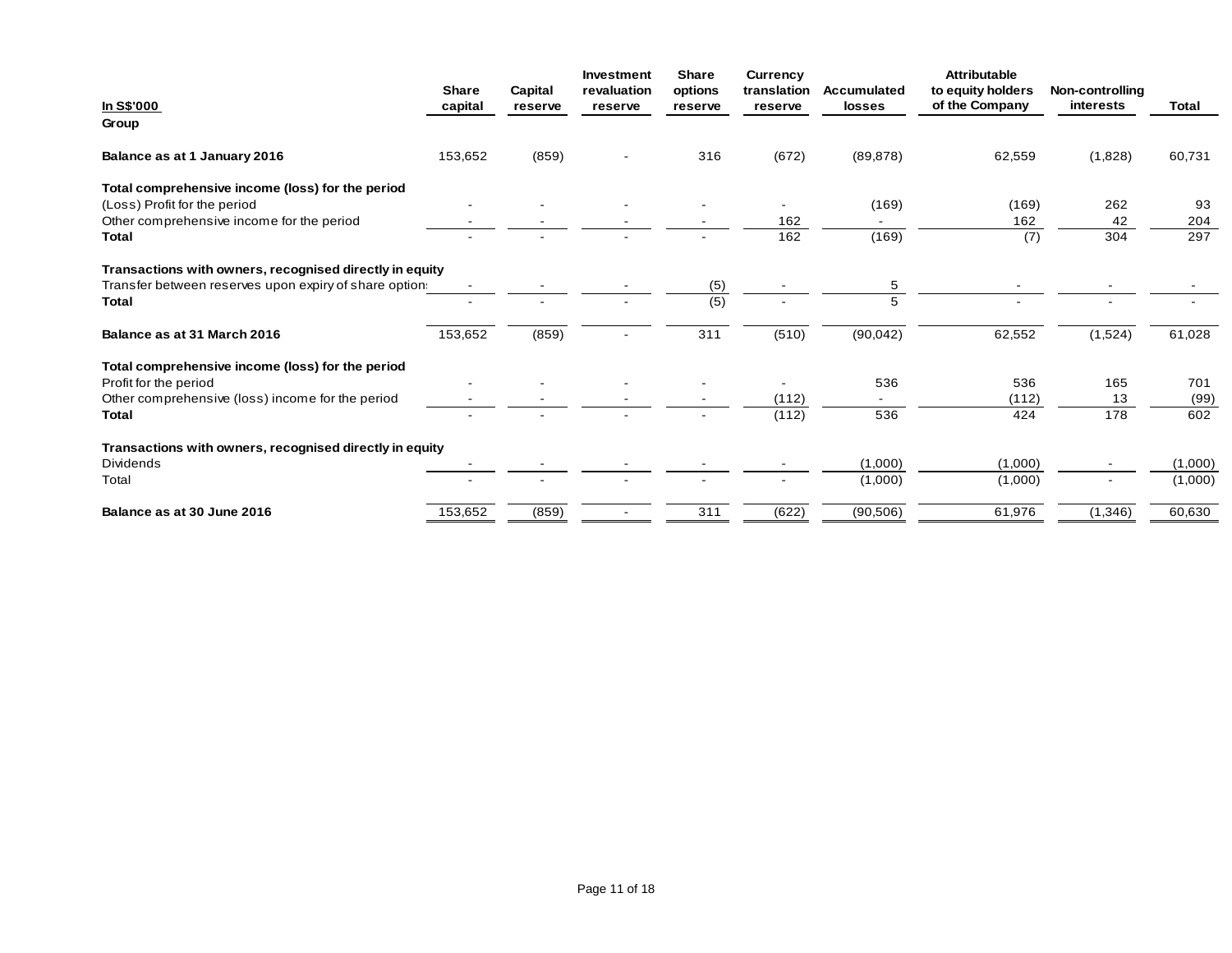| In S\$'000<br>Company                                                                                                                                 | <b>Share</b><br>capital | Capital<br>reserve | Investment<br>revaluation<br>reserve | Share<br>options<br>reserve | <b>Accumulated</b><br>losses | Total              |
|-------------------------------------------------------------------------------------------------------------------------------------------------------|-------------------------|--------------------|--------------------------------------|-----------------------------|------------------------------|--------------------|
| Balance as at 1 January 2017                                                                                                                          | 153,652                 | 22                 |                                      | 311                         | (94, 872)                    | 59,113             |
| Loss for the period, representing total comprehensive loss for the<br>period                                                                          |                         |                    |                                      |                             | (485)                        | (485)              |
| Transactions with owners, recognised directly in equity<br>Transfer between reserves upon expiry of share options<br>Total                            |                         |                    |                                      | (21)<br>(21)                | 21<br>$\overline{21}$        |                    |
| Balance as at 31 March 2017                                                                                                                           | 153,652                 | 22                 |                                      | 290                         | (95, 336)                    | 58,628             |
| Total comprehensive income for the period<br>Profit for the period<br>Other comprehensive income<br><b>Total</b>                                      |                         |                    | 54<br>54                             |                             | 997<br>997                   | 997<br>54<br>1,051 |
| Transactions with owners, recognised directly in equity<br><b>Dividends</b><br>Transfer between reserves upon expiry of share options<br><b>Total</b> |                         |                    |                                      | (135)<br>(135)              | (1,300)<br>135<br>(1, 165)   | (1,300)<br>(1,300) |
| Balance as at 30 June 2017                                                                                                                            | 153,652                 | 22                 | 54                                   | 155                         | (95, 504)                    | 58,379             |
| Balance as at 1 January 2016                                                                                                                          | 153,652                 | 22                 |                                      | 316                         | (95, 185)                    | 58,805             |
| Loss for the period, representing total comprehensive loss for the<br>period                                                                          |                         |                    |                                      |                             | (529)                        | (529)              |
| Transactions with owners, recognised directly in equity<br>Transfer between reserves upon expiry of share options<br><b>Total</b>                     |                         |                    |                                      | (5)<br>(5)                  | 5<br>5                       |                    |
| Balance as at 31 March 2016                                                                                                                           | 153,652                 | 22                 |                                      | 311                         | (95, 709)                    | 58,276             |
| Loss for the period, representing total comprehensive loss for the<br>period                                                                          |                         |                    |                                      |                             | (3)                          | (3)                |
| Transactions with owners, recognised directly in equity<br><b>Dividends</b><br><b>Total</b>                                                           |                         |                    |                                      |                             | (1,000)<br>(1,000)           | (1,000)<br>(1,000) |
| Balance as at 30 June 2016                                                                                                                            | 153.652                 | 22                 |                                      | 311                         | (96, 712)                    | 57,273             |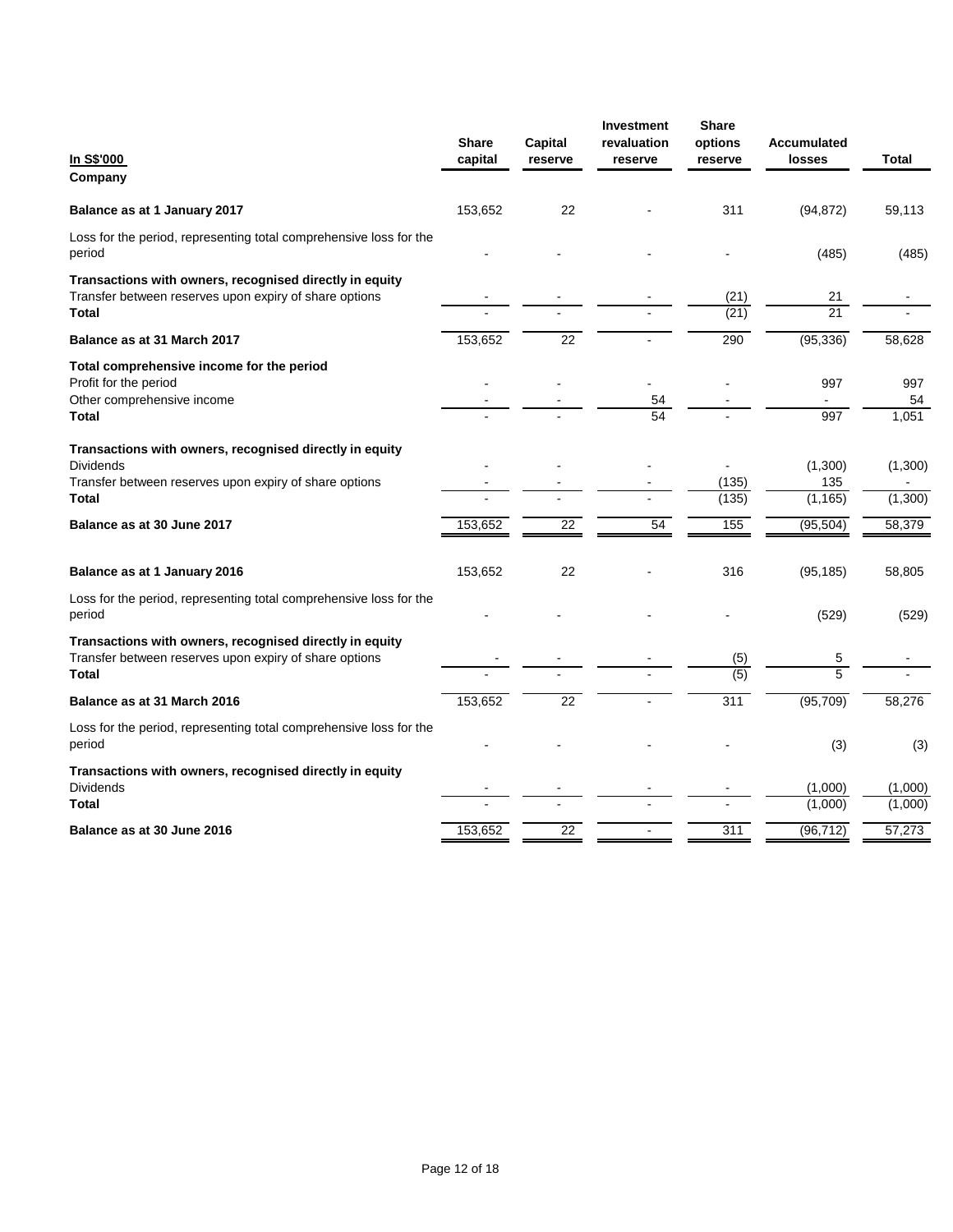**1(d)(ii) Details of any changes in the Company's share capital arising from rights issue, bonus issue, share buybacks, exercise of share options or warrants, conversion of other issues of equity securities, issue of shares for cash or as consideration for acquisition or for any other purpose since the end of the previous period reported on. State also the number of shares that may be issued on conversion of all the outstanding convertibles as at the end of the current financial period reported on and as at the end of the corresponding period of the immediately preceding financial year**

#### **Issued share capital**

There were no movements in the Company's issued share capital for the quarter ended 30 June 2017 and 30 June 2016.

As at 30 June 2017, the Company's issued and paid-up capital was \$153,652,141 (2Q-16: \$153,652,141) divided into 12,528,241,084 (2Q-16: 12,528,241,084) shares.

#### **Share options**

The Company had a share option scheme known as mDR Limited Share Option Scheme 2003 which was approved by members of the Company at the Extraordinary General Meeting held on 13 January 2003. The Scheme expired on 12 January 2013. Upon expiration of the Scheme, no further share option can be granted but the provisions of the Scheme will remain in full force and effect in respect of any share options granted prior to the expiration but not exercised at the time of expiration.

At 30 June 2017, there were 7,800,000 (30 June 2016: 43,485,000) outstanding share options which would entitle the holders to subscribe for a total of 7,800,000 (30 June 2016: 43,485,000) ordinary shares. If exercised, these share options represent approximately 0.06% of the share capital consisting of 12,528,241,084 issued shares at 30 June 2017.

### **1(d)(iii) To show the total number of issued shares excluding treasury shares as at the end of the current financial period and as at the end of the immediately preceding year.**

|                    | <b>Number of ordinary shares</b> |                 |  |
|--------------------|----------------------------------|-----------------|--|
|                    | 30-June-17                       | $31 - Dec - 16$ |  |
| Issued and paid up | 12,528,241,084                   | 12,528,241,084  |  |
|                    |                                  |                 |  |

#### **1(d)(iv) A statement showing all sales, transfers, disposal, cancellation and/or use of treasury shares as at the end of the current financial period reported on.**

Not applicable

### **2. Whether the figures have been audited, or reviewed and in accordance with which standard**

The figures have not been audited or reviewed by the auditors of the Company.

### **3. Where the figures have been audited or reviewed, the auditors' report (including any qualifications or emphasis of matter)**

Not applicable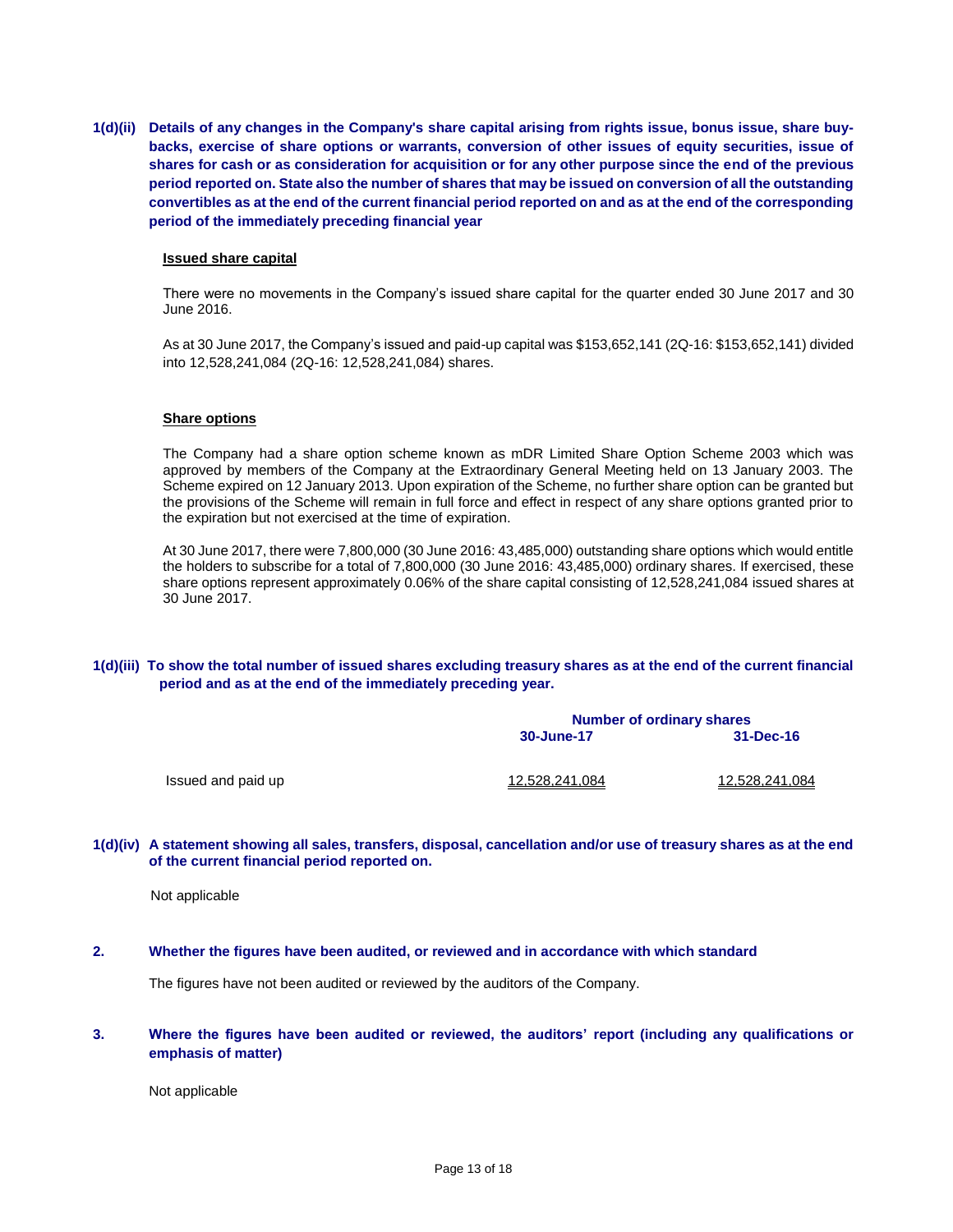# **4. Whether the same accounting policies and methods of computation as in the issuer's most recently audited annual financial statements have been applied**

The Group has applied the same accounting policies and methods of computation in the financial statements for the current financial period as compared with those used in the audited financial statements for the financial year ended 31 December 2016.

# **5. If there are any changes in the accounting policies and methods of computation, including any required by an accounting standard, what has changed, as well as the reasons for, and the effect of, the change**

The Group has adopted all the new and revised Singapore Financial Reporting Standards ("FRS") for accounting periods beginning 1 January 2017, where applicable.

The adoption of new / revised FRS and INT FRS does not result in changes to the Group's and the Company's accounting policies and has no material effect on the amounts reported for the current or prior period.

### **6. Earnings per ordinary share of the Group for the current period reported on and the corresponding period of the immediately preceding financial year, after deducting any provision for preference dividends**

| <b>Earnings (Losses) per ordinary</b><br>share                              | $2Q-17$ | $2Q-16$ | <b>YTD-17</b> | <b>YTD-16</b> |
|-----------------------------------------------------------------------------|---------|---------|---------------|---------------|
| (based on consolidated net profit)<br>(loss) attributable to equity holders | cents   | cents   | cents         | cents         |
| of the Company)                                                             |         |         |               |               |
| From continuing and<br>discontinued operations:                             |         |         |               |               |
| - Basic                                                                     | 0.010   | 0.004   | 0.011         | 0.003         |
| - Fully diluted                                                             | 0.010   | 0.004   | 0.011         | 0.003         |
| From continuing operations:                                                 |         |         |               |               |
| - Basic                                                                     | 0.010   | 0.005   | 0.013         | 0.006         |
| - Fully diluted                                                             | 0.010   | 0.005   | 0.013         | 0.006         |
| From discontinued operations:                                               |         |         |               |               |
| - Basic                                                                     |         | (0.001) | (0.002)       | (0.003)       |
| - Fully diluted                                                             |         | (0.001) | (0.002)       | (0.003)       |

Basic earnings per ordinary share is computed based on the weighted average number of shares in issue during the period of 12,528,241,084 (2Q-16: 12,528,241,084).

In 2Q-17, fully diluted earnings per ordinary share is computed based on the weighted average number of shares during the period adjusted for the effect of all potential dilutive ordinary shares of 12,528,241,084.

In 2Q-17, the share options were antidilutive and hence disregarded in the calculation of diluted earnings (losses) per share.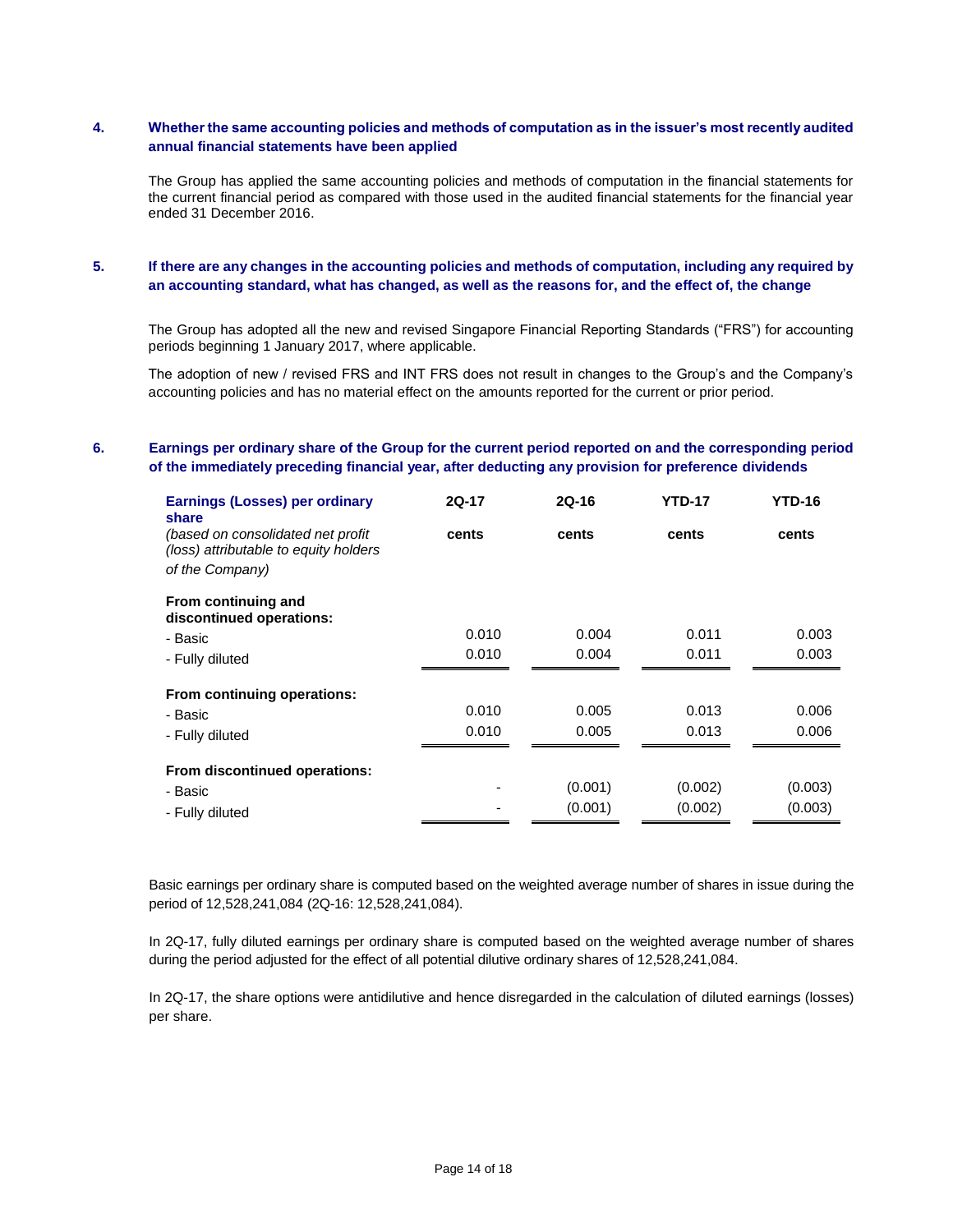# **7. Net asset value (for the issuer and Group) per ordinary share based on issued share capital of the issuer at the end of the (a) current period reported on and (b) immediately preceding financial year**

|                                      |                           | Group                     | Company                   |                           |
|--------------------------------------|---------------------------|---------------------------|---------------------------|---------------------------|
|                                      | 30-Jun-17<br><b>Cents</b> | 31-Dec-16<br><b>Cents</b> | 30-Jun-17<br><b>Cents</b> | 31-Dec-16<br><b>Cents</b> |
| Net Asset Value ("NAV") per<br>share | 0.51                      | 0.51                      | 0.47                      | 0.47                      |

The NAV per share as at 30 June 2017 is calculated based on 12,528,241,084 (31 December 2016: 12,528,241,084) ordinary shares.

**8. A review of the performance of the Group, to the extent necessary for a reasonable understanding of the Group's business. The review must discuss any significant factors that affected the turnover, costs, and earnings of the Group for the current financial period reported on, including (where applicable) seasonal or cyclical factors. It must also discuss any material factors that affected the cash flow, working capital, assets or liabilities of the Group during the current financial period reported on**

#### **Revenue and profit after income tax**

The Group's 2Q-17 revenue increased by 17% from \$62.7 million in 2Q-16 to \$73.1 million in 2Q-17, with a 5% increase year-on-year from \$128.9 million to \$135.8 million. The increase was mainly due to higher sales from DMS and DPAS businesses. Revenue from DMS and DPAS businesses increased by 21% and 22% respectively from \$53.3 million and \$1.9 million in 2Q-16 to \$64.6 million and \$2.3 million in 2Q-17. YTD revenue for DMS business increased by 7% from \$110.5 million in YTD-16 to \$117.8 million in YTD-17 and 9% increase in DPAS's revenue from \$3.4 million in YTD-16 to \$3.7 million in YTD-17.

However, revenue from AMS business decreased by 17% and 6% respectively from \$7.5 million in 2Q-16 to \$6.2 million in 2Q-17 and \$15.0 million in YTD-16 to \$14.2 million in YTD17 due to lower repair volumes.

The Group's gross profit margin for 2Q-17 and YTD-17 stood at 10%.

Gross margin for AMS business increased from 23% to 28% quarter-on-quarter and from 22% to 24% year-onyear, mainly due to the change in repair mix and higher volume of out-of-warranty repair jobs. Thus gross profit for AMS operations was higher despite of lower sales in both 2Q-17 and YTD-17.

Administrative expenses increased by \$0.3 million from \$4.4 million in 2Q-16 to \$4.7 million in 2Q-17, mainly resulted from higher personnel cost from DMS and DPAS businesses.

Other operating expenses increased by \$0.2 million quarter-on-quarter mainly due to the increase in depreciation expenses of \$0.1 million, allowance for inventories of \$55,000 and rental expenses of \$46,000.

The Group's 2Q-17 and YTD-17 net profits increased by 60% and 104% respectively from \$0.8 million in 2Q-16 to \$1.2 million in 2Q-17 and from \$0.8 million in YTD-16 to \$1.6 million in YTD-17, mainly attributed to the higher revenue and gross profits.

#### **Cash Flows**

On a quarter-on-quarter and year-on-year basis, the lower cash position in 2017 is mainly due to investment in marketable securities.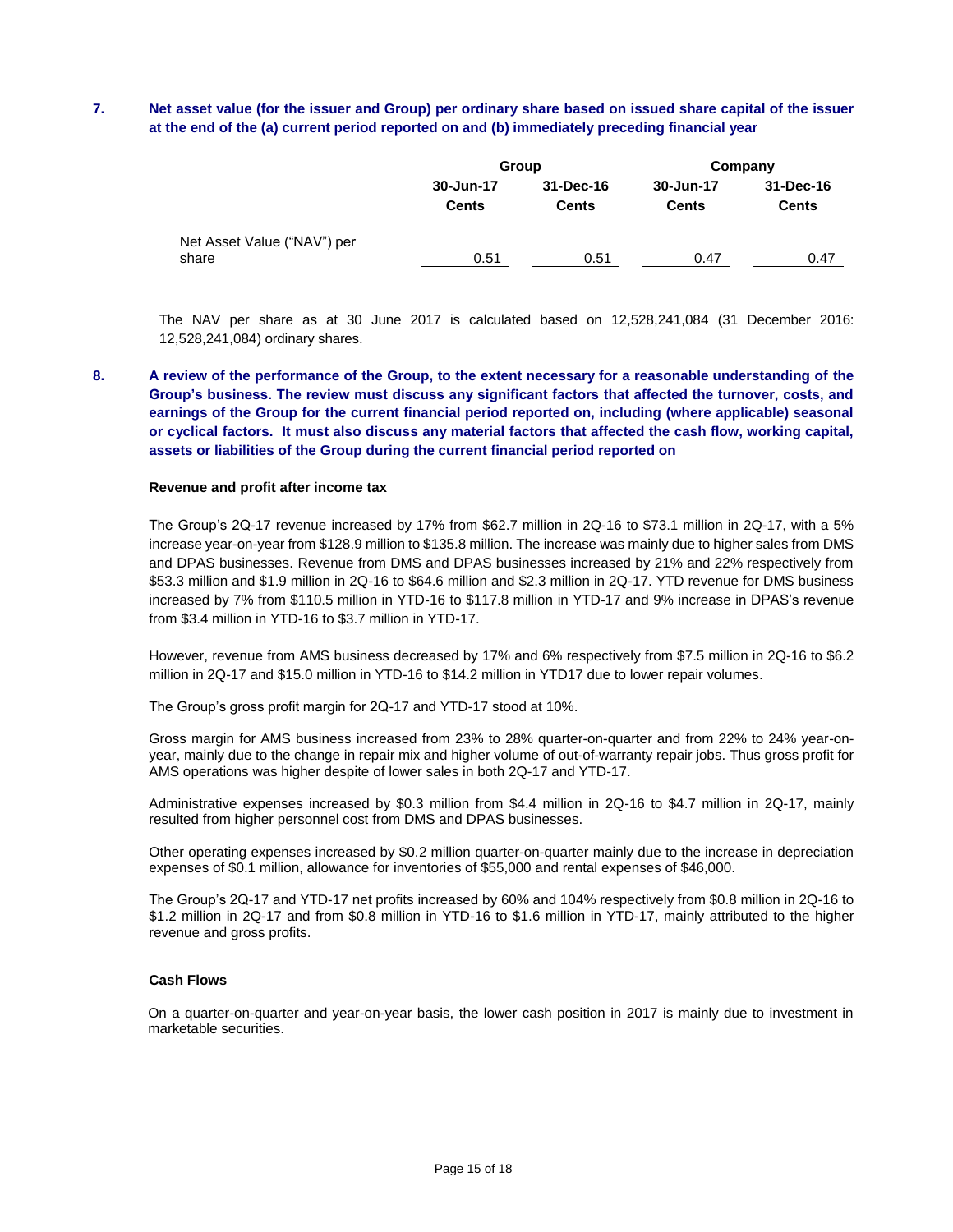### **9. Where a forecast, or a prospect statement, has been previously disclosed to shareholders, any variance between it and the actual results**

Not applicable

# **10. A commentary at the date of the announcement of the competitive conditions of the industry in which the Group operates and any known factors or events that may affect the Group in the next reporting period and the next 12 months**

The Group performed above its expectations for 1H-2017, despite the competitive and challenging operating environment. Based on the current outlook and barring any unforeseen circumstances, the Group expects to deliver positive results for the rest of the year.

The Group will continue to explore potential acquisition opportunities to improve shareholders' return, diversify risks and build sustainable revenue streams

### **11. Dividend**

#### *(a) Current Financial Period Reported On*

Any dividend declared for the current financial period reported on?

Yes (Proposed, see Note 11(c))

| Name of Dividend   | First and Interim           |
|--------------------|-----------------------------|
| Dividend Type      | Cash                        |
| Dividend per share | \$0.00003991 per share      |
| Dividend Amount    | \$0.5 million (approximate) |
| Tax rate           | Tax exempt (One-Tier tax)   |

#### *(b) Corresponding Period of the Immediately Preceding Financial Year*

Any dividend declared for the corresponding period of the immediately preceding financial year?

None

#### *(c) Date payable*

29 September 2017

#### *(d) Books closure date*

The Share Transfer Books and Register of Members of the Company will be closed on 20 September 2017, for the purpose of determining shareholders' entitlement to the Company's proposed interim dividend, to be paid on 29 September 2017 (the "Proposed Interim Dividend").

Duly completed registrable transfers received by the Company's Share Registrar, Boardroom Corporate & Advisory Services Pte Ltd, 50 Raffles Place, Singapore Land Tower #32-01, Singapore 048623, up to 5:00 p.m. (Singapore time) on 19 September 2017 will be registered to determine shareholders' entitlement to the Proposed Interim Dividend.

Members whose securities accounts with The Central Depository (Pte) Limited are credited with the Company's shares as at 5:00 p.m. (Singapore time) on 19 September 2017 will be entitled to the Proposed Interim Dividend.

### **12. If no dividend has been declared/recommended, a statement to that effect**

Not applicable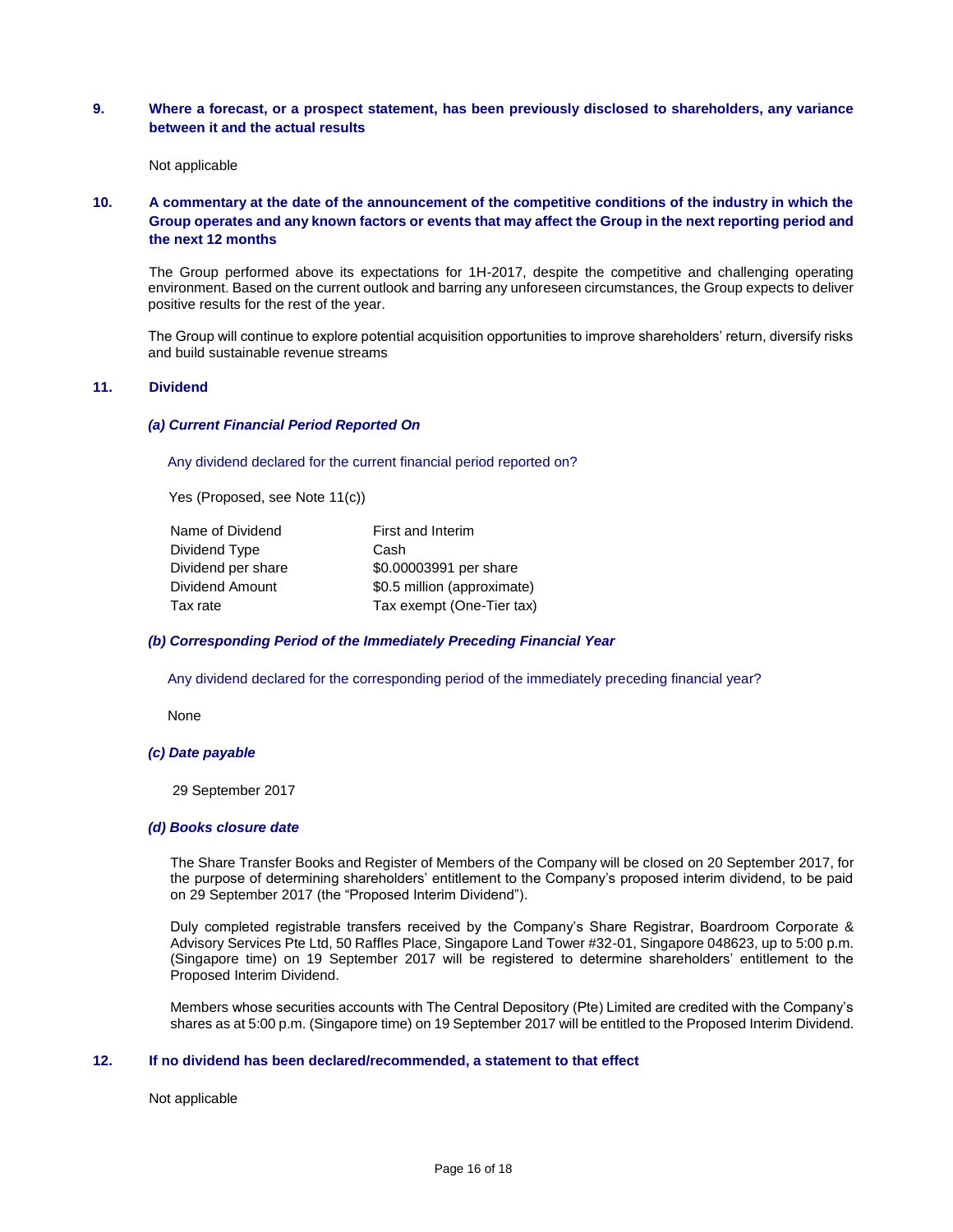# **13. Interested Person Transactions**

| Name of interested person                                                                 | Aggregate value of all<br>interested person transactions<br>during the financial year under<br>review (excluding transactions<br>less than \$100,000 and<br>transactions conducted under<br>shareholders' mandate<br>pursuant to Rule 920 of the<br><b>SGX Listing Manual)</b> | Aggregate value of all<br>interested person transactions<br>conducted under shareholders'<br>mandate pursuant to Rule 920<br>of the SGX Listing Manual<br>(excluding transactions less<br>than \$100,000) |
|-------------------------------------------------------------------------------------------|--------------------------------------------------------------------------------------------------------------------------------------------------------------------------------------------------------------------------------------------------------------------------------|-----------------------------------------------------------------------------------------------------------------------------------------------------------------------------------------------------------|
|                                                                                           | \$'000                                                                                                                                                                                                                                                                         | \$'000                                                                                                                                                                                                    |
| <b>Pacific Organisation Pte Ltd</b><br><b>Rental expenses</b><br>$\overline{\phantom{a}}$ | 222                                                                                                                                                                                                                                                                            |                                                                                                                                                                                                           |
| <b>Total</b>                                                                              | 222                                                                                                                                                                                                                                                                            |                                                                                                                                                                                                           |

Mr Ong Ghim Choon (Director and Chief Executive Officer of the Company) and his associate own a majority of the shares of Pacific Organisation Pte Ltd.

# **14. Use of proceeds**

In 2Q-17, the Company has utilized \$11,294,204 of the proceeds from the conversion of warrants pursuant to the renounceable non-underwritten rights cum warrants issue undertaken by the Company in 2011 towards investment in marketable securities.

As at 30 June 2017, the balance of proceeds was \$2,617,796.

### **15. Confirmation of Undertakings under Rule 720(1) of the Listing Manual**

The Company has procured undertakings from all its directors and executive officers (in the format set out in Appendix 7.7) under Rule 720(1) of the Mainboard Rules.

**BY ORDER OF THE BOARD**

**Ong Ghim Choon Chief Executive Officer 11 August 2017**